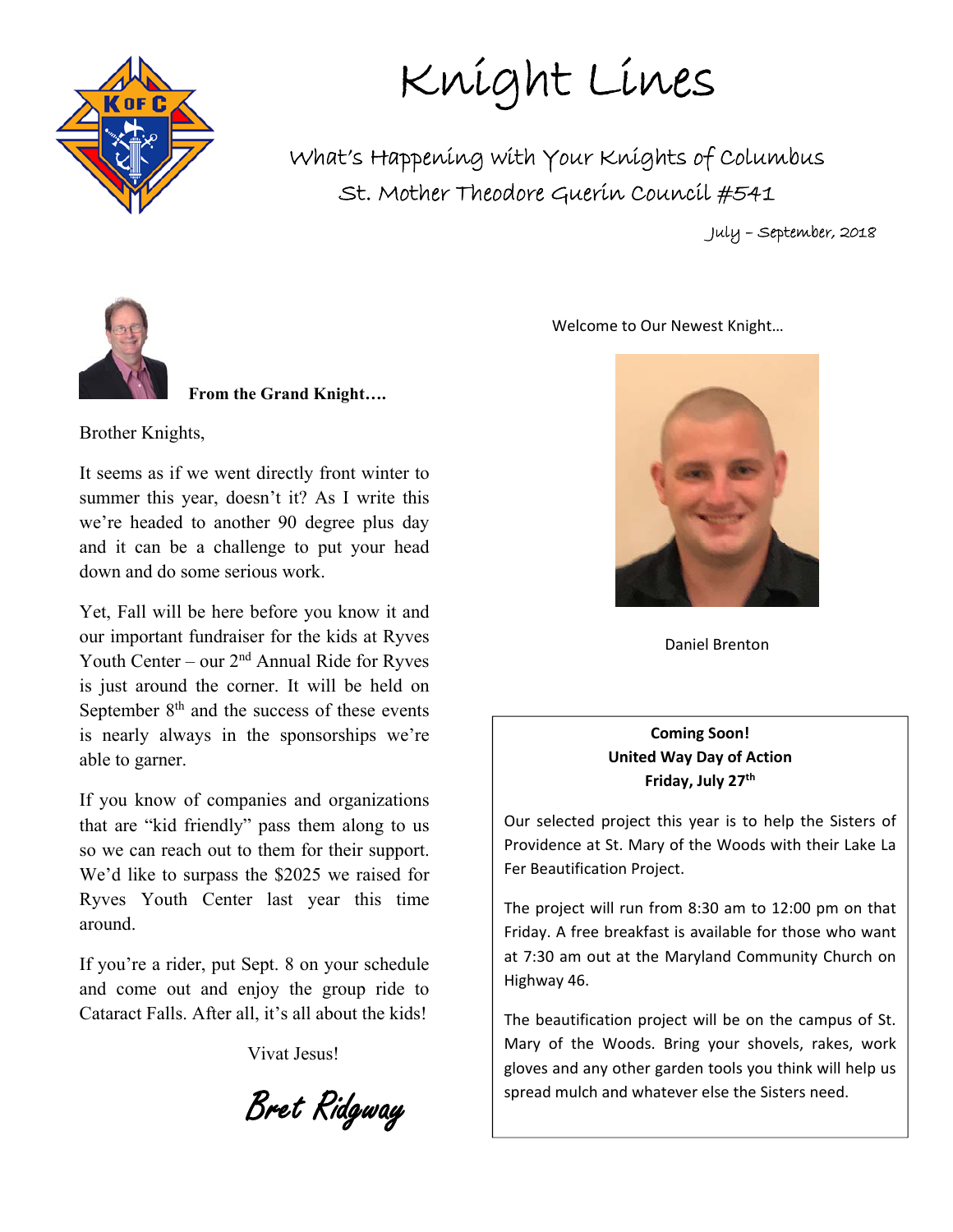Thank You to the Following Knights Who Have Helped Out  at the Wednesday afternoon Soup Kitchen at St. Benedict.

George Meiners ‐ Ken Nordmeyer – Ken Bormann – Tom Born – George Knezevich – Kevin Murphy – Sean Cramer



It takes many hands to do this regular service project, and most of these Knights are there every Wednesday to feed the hungry. If you can help, come on down!

 $\overline{\phantom{a}}$ 



Terre Haute was pleased, once again, to be host city this year for the Indiana Special Olympics. The Knights of Columbus were out in full force once again, running the bocce ball competition for the athletes from around the state.

It was a warm day and the afternoon activities were interrupted by rain, but the athletes enjoyed the competition and the Knights enjoyed being there to serve the athletes.

The Indiana Special Olympics comes to Terre Haute every June. If you haven't volunteered for the Special Olympics previously I would highly encourage you to do so. The athletes need our help and it'll do your heart good.

> *Please continue to keep long time Knight Chuck Mitchell in your prayers as he battles his ongoing health challenges.*

#### **Your 2018 – 2019 St. Mother Theodore Guerin Council #541 Officers**



Bret Ridgway



Treasurer Terrell Butler



Chancellor Sean Cramer



Warden Jack Slaby



Trustee  $-1<sup>st</sup>$  Year Bob Flott



Trustee  $-2<sup>nd</sup>$  Year Tony Peterson



Advocate Andy Pfister



Deputy Grand Knight David Gorrell



Financial Secretary Ryan Loftus



Recorder Mark Monahan



Inside Guard Phil Brown



Outside Guard Mike Brown



Trustee – 3rd Year Marty Storey



Chaplain Friar Savio Manavalan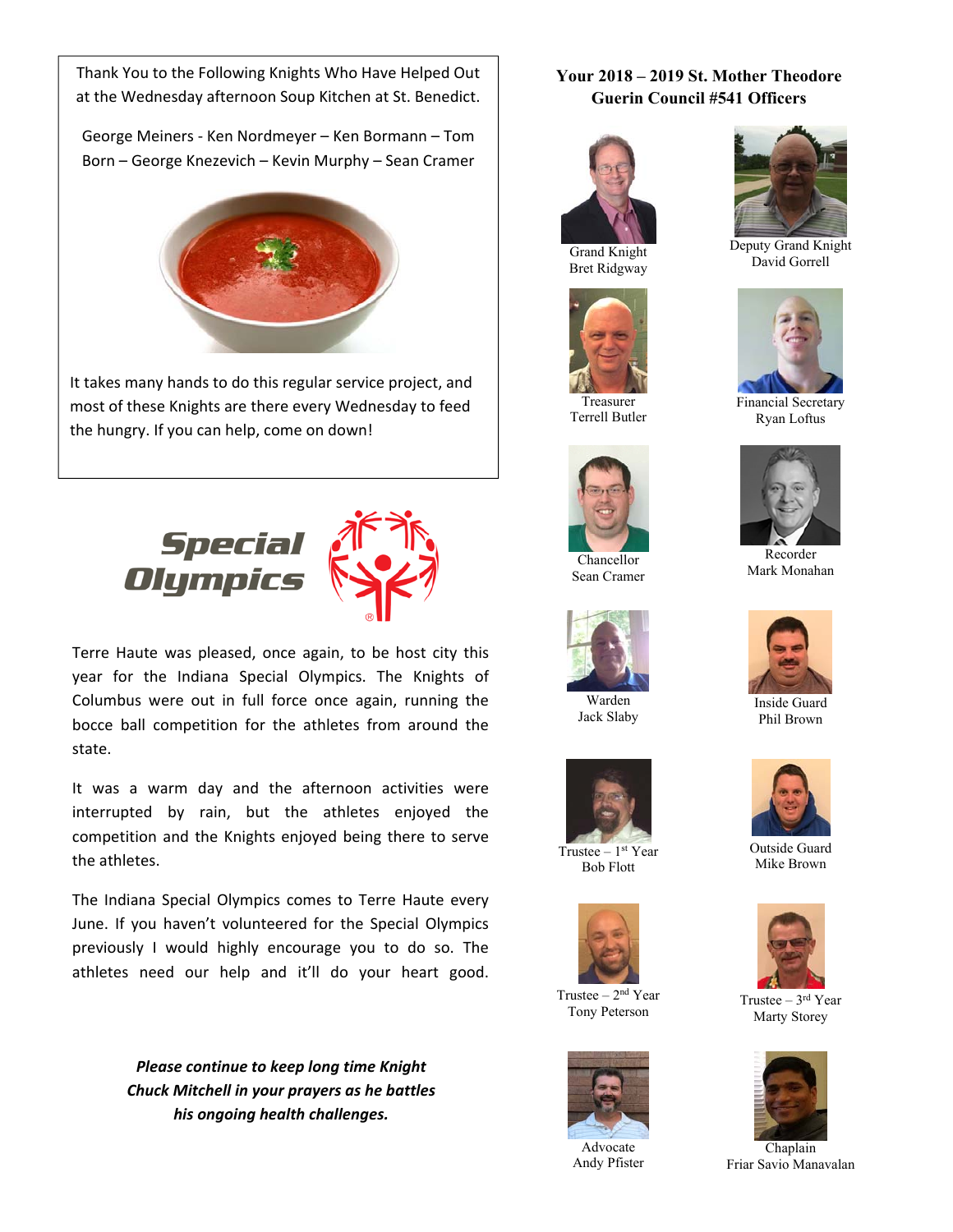# **3rd Quarter 2018 Calendar of Events**

### **July 2018**

|                                | $4th$ Degree &<br>$\mathbf{2}$<br>Business Meeting | $\mathbf{3}$     | 4                   | 5  | 6                           | п,                        |
|--------------------------------|----------------------------------------------------|------------------|---------------------|----|-----------------------------|---------------------------|
| 8<br>Ride for Ryves<br>Meeting | 9                                                  | 10               | -11<br>Soup Kitchen | 12 | 13                          | 14                        |
| 15                             | 16<br>Social Gathering                             | 17               | 18<br>Soup Kitchen  | 19 | 20                          | 21                        |
| 22                             | 23                                                 | 24               | 25<br>Soup Kitchen  | 26 | 27<br>United Way<br>Project | 28<br>Membership<br>Drive |
| 29<br>Membership<br>Drive      | 30                                                 | 31<br>Open House |                     |    |                             |                           |

#### **August 2018**

|    |                              |                | Soup Kitchen<br>4 <sup>th</sup> Degree | $\overline{2}$ | 3  |    |
|----|------------------------------|----------------|----------------------------------------|----------------|----|----|
| 5  | 6<br><b>Business Meeting</b> | $\overline{ }$ | 8<br>Soup Kitchen                      | 9              | 10 | 11 |
| 12 | 13                           | 14             | 15<br>Soup Kitchen                     | 16             | 17 | 18 |
| 19 | 20<br>Social Gathering       | 21             | 22<br>Soup Kitchen                     | 23             | 24 | 25 |
| 26 | 27                           | 28             | 29<br>Soup Kitchen                     | 30             | 31 |    |

### **September 2018**

|             | 3                      | $\overline{\bf{4}}$<br><b>Business Meeting</b> | 5<br>Soup Kitchen<br>4 <sup>th</sup> Degree | 6  | 7  | 8<br>Ride for Ryves |
|-------------|------------------------|------------------------------------------------|---------------------------------------------|----|----|---------------------|
| $\mathbf q$ | 10                     | 11                                             | 12<br>Soup Kitchen                          | 13 | 14 | 15                  |
| 16          | 17<br>Social Gathering | 18                                             | 19<br>Soup Kitchen                          | 20 | 21 | 22                  |
| 23/30       | 24                     | 25                                             | 26<br>Soup Kitchen                          | 27 | 28 | 29                  |

**Be Sure to Check our Online Calendar of Events for More Details on Anything Listed on this Calendar** 

#### **THKofC541.com**